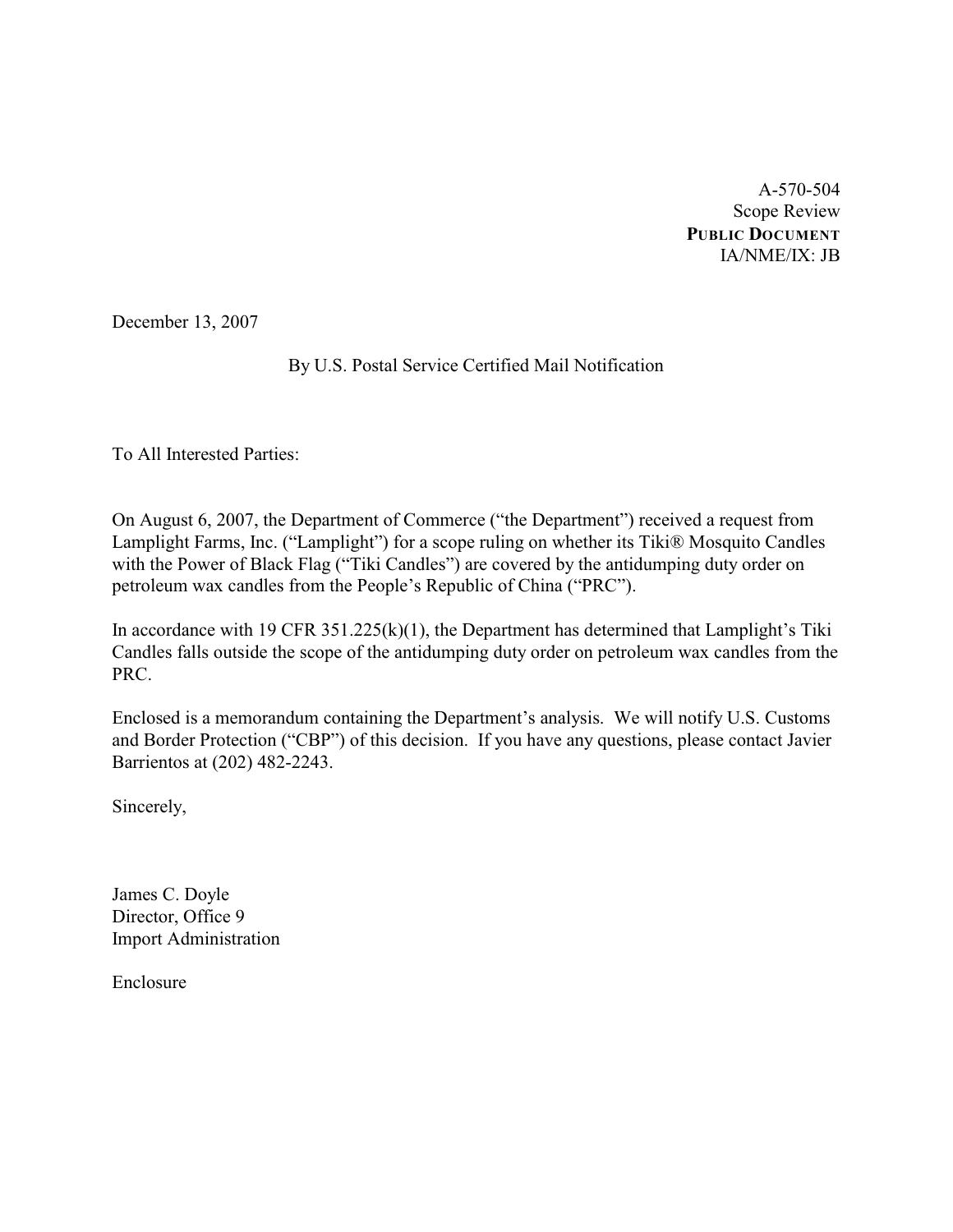A-570-504 Scope Review **Public Document**

December 13, 2007 IA/NME/IX: JB

| <b>MEMORANDUM FOR:</b> | Stephen J. Claeys<br><b>Deputy Assistant Secretary</b><br>for Import Administration                                                                                                          |
|------------------------|----------------------------------------------------------------------------------------------------------------------------------------------------------------------------------------------|
| FROM:                  | James C. Doyle<br>Director, Office 9<br><b>Import Administration</b>                                                                                                                         |
| <b>SUBJECT:</b>        | Antidumping Duty Order on Petroleum Wax Candles From the<br>People's Republic of China: Final Scope Ruling, Lamplight<br>Farms, Inc.'s Tiki® Mosquito Candle with the Power of Black<br>Flag |

### **Summary**

On August 6, 2007, the Department of Commerce ("the Department") received a request from Lamplight Farms, Inc. ("Lamplight") for a scope ruling on whether its Tiki® Mosquito Candles with the Power of Black Flag ("Tiki Candles") are covered by the antidumping duty order on petroleum wax candles from the People's Republic of China ("PRC"). See Antidumping Duty Order: Petroleum Wax Candles from the People's Republic of China, 51 FR 30686 (August 28, 1986) ("Order"). In accordance with 19 CFR 351.225(k)(1), we recommend that the Department determine that Lamplight's Tiki Candles fall outside the scope of the Order.<sup>1</sup>

## **Background**

Lamplight filed its request for a scope ruling in proper form on August 6, 2007. On October 18, 2007, the Department issued a supplemental questionnaire to Lamplight. On October 25, 2007, Lamplight submitted its response to the Department's supplemental questionnaire. On November 13, 2007, The National Candle Association ("Petitioner"), an interested party in this proceeding, filed comments with respect to Lamplight's August 6, 2007, request. No other interested parties in this proceeding filed comments regarding Lamplight's request.

## **Product Description**

Lamplight claims that its Tiki Candle contains a patent-pending formula (2% lemongrass oil, 98% paraffin wax & hydrogenated soybean oil) which it claims is five times more effective than

 $1$  The Department has developed an internet website that allows interested parties to access prior scope determinations regarding the Order. This website lists all scope determinations from 1991 to the present. It can be accessed at <http://ia.ita.doc.gov/download/candles-prc-scope/,>and will be updated periodically, to include newlyissued scope determinations.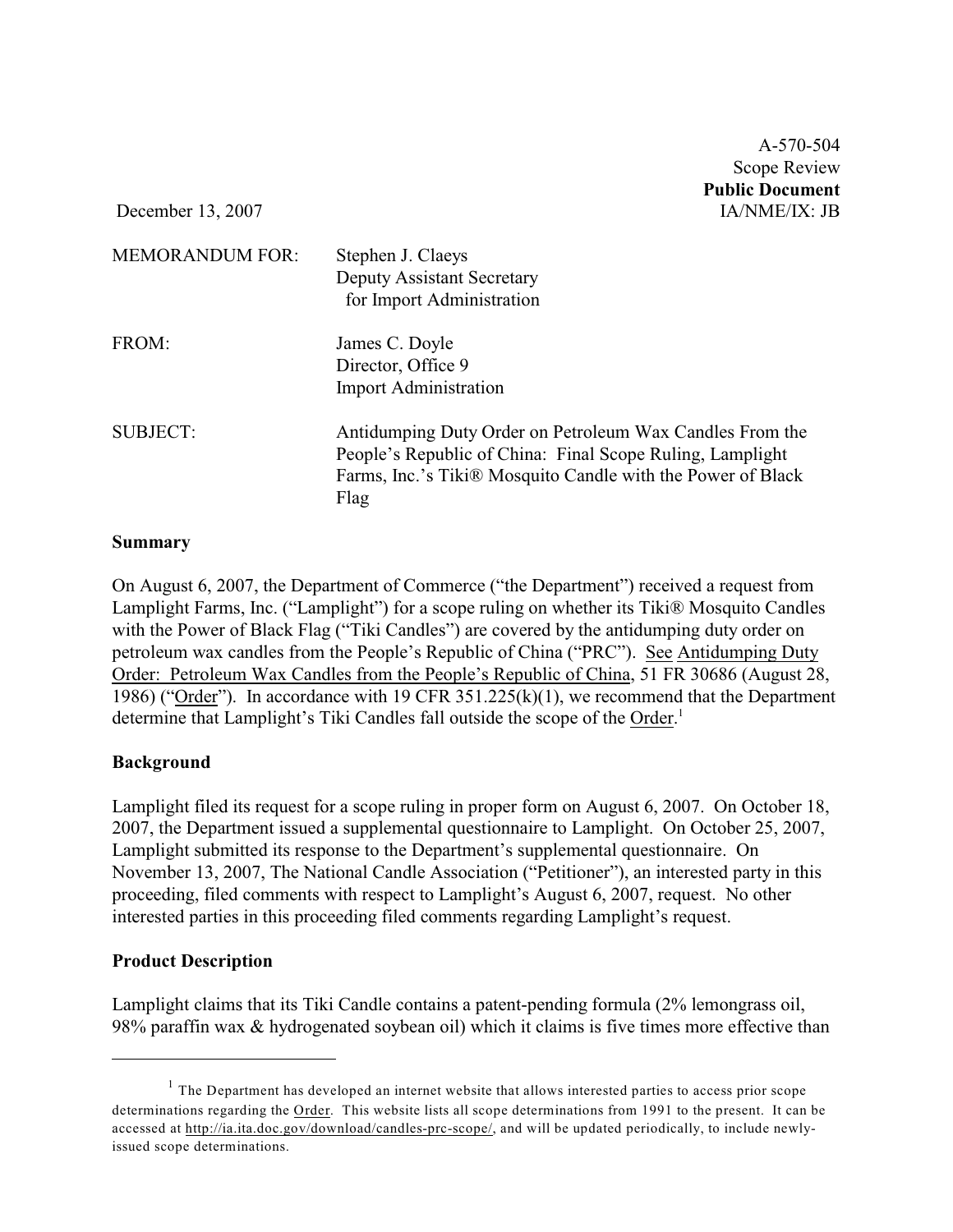citronella at repelling mosquitos without the toxic fumes. Lamplight states that its Tiki Candles will be offered in two sizes, 11 ounce and 22 ounce wax filled containers. The candles are in containers with the following measurements: 22 ounce (5 inch diameter base, 6 inch diameter top, 3-1/4 inches high) and 11 ounce (4 inch diameter base, 5 inch diameter top, 2-3/4 inches high). According to Lamplight, the candles are classified under Harmonized Tariff Schedule of the United States ("HTSUS") # 3808.91.5000.

## **Lamplight's Scope Request**

Lamplight argues that its Tiki Candles fall outside the scope of the Order because:

- 1. The purchaser will reasonably expect the "Tiki® Mosquito Candle With the Power of Black Flag®" to have an insect repellent function;
- 2. Given its insect repellent function, the Tiki Candle is purchased for a purpose other than providing light or decoration; and
- 3. The Tiki Candle is clearly labeled for outdoor use and most candles labeled for outdoor use, which also contain insect repellent oil, are not candles within the scope of the Order.

In support of its argument, Lamplight cites a scope ruling where Lamplight claims the Department found a similar candle outside the scope of the Order because it served as an insect repellent, was labeled for outdoor use, and was for purposes other than providing lighting or decoration. See Final Scope Ruling - Antidumping Duty Order on Petroleum Wax Candles From the People's Republic of China (A-570-504); Target Stores (December 15, 1998) ("Target Ruling"). Lamplight argues that in the Target Ruling the Department analyzed a candle containing citronella oil labeled for outdoor use and found that candle to be outside the scope of the Order. Lamplight further notes that in the Target Ruling, the Department found that candles that the purchaser reasonably could expect to have an insect repellent function are not candles within the scope of the Order because these candles are purchased, at least in part, for a purpose other than providing light or decoration, namely, repelling insects. See Target Ruling at 8. Lamplight also claims that the Department applied similar reasoning in another ruling regarding citronella garden torches. Lamplight claims that because these citronella garden torches were labeled for outdoor use and labeled as containing citronella oil, the Department found them to be substantially similar to the candles that it analyzed in the Target Ruling, not a standard petroleum wax candle and, thus, outside the scope of the Order. See Final Scope Ruling - Antidumping Duty Order on Petroleum Wax Candles From the People's Republic of China (A-570-504); Boston Warehouse Trading Corp. (December 18, 1998) ("Boston Ruling").

## **Petioner's Comments**

Petitioner argues that the Order includes all wax-filed containers and does not exclude wax-filled containers that can be used to repel insects. Petitioner states that the proposed candles will have wicks, will be burned, and will emit light and scent, all of which are the characteristics and uses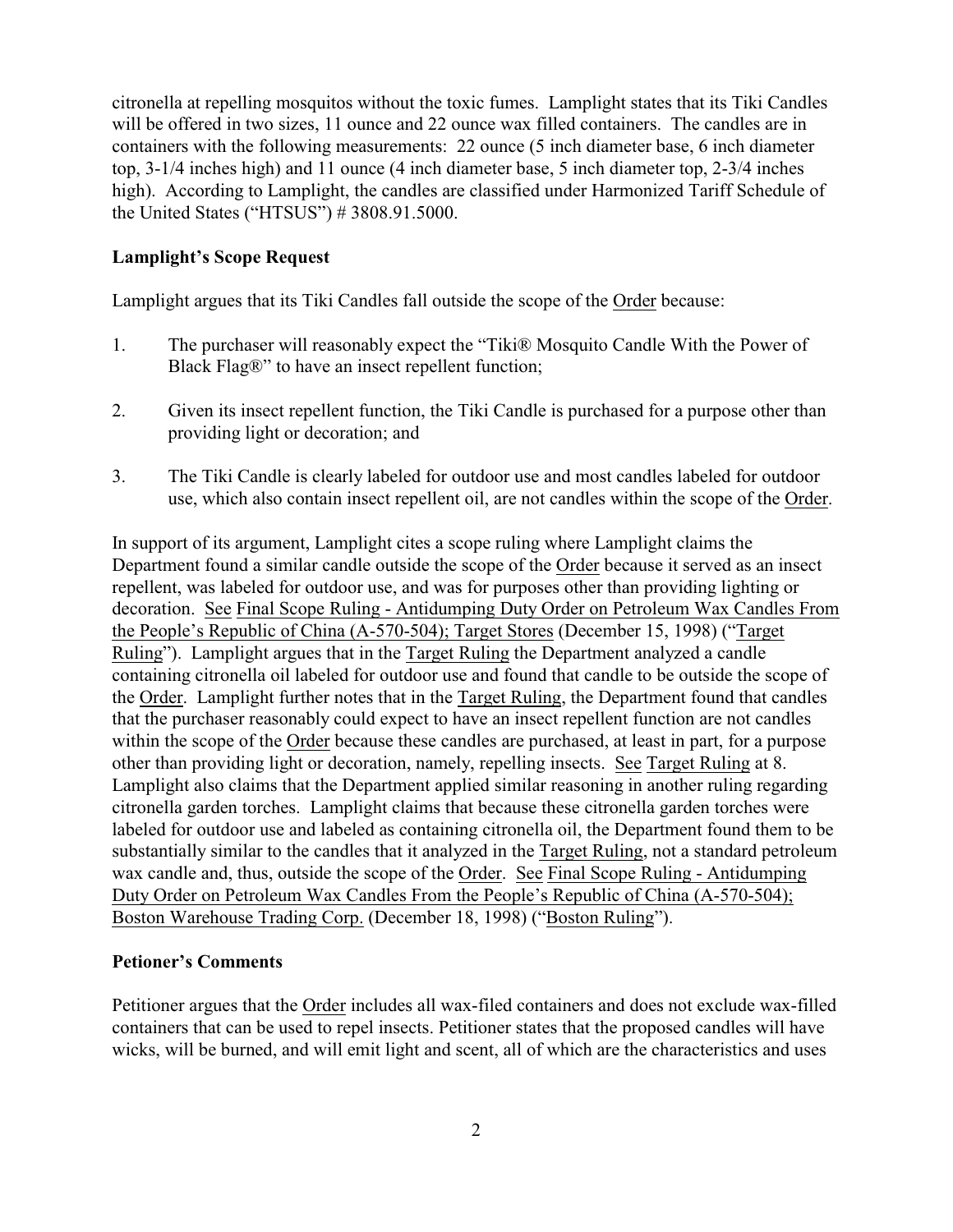of the candles subject to the Order. Petitioner maintains that there is no exclusion in the Order for candles that can be used outdoors to repel insects.

Petitioner explains that the Petition states that candles are generally used by retail consumers in the home or yard for decorative or lighting purposes. In addition, Petitioner states that the U.S. International Trade Commission ("ITC") determined that the subject candles were intended to be used so as to give light, heat, or scent or used for celebration or votive purposes. According to Petitioner, that the scent may also repel insects does not preclude its use for light, decoration, and fragrance, indoors or outdoors.

Petitioner argues that Lamplight's Tiki Candles can be used indoors and outdoors throughout the year for light, decoration, and/or fragrance throw, and are not merely limited to outdoor use only as an insect repellant. Petitioner provided examples (pictures) of lemongrass oil candles that are used indoors for fragrance purposes in its November 13, 2007, submission. Petitioner also argues that Lamplight's Tiki Candles contain 98 percent petroleum wax, making them laterdeveloped merchandise that fall within the scope of the Order.<sup>2</sup>

### **Legal Framework**

The regulations governing the Department's antidumping scope determinations are found at 19 CFR 351.225. On matters concerning the scope of an antidumping duty order, the Department first examines the descriptions of the merchandise contained in the petition, the initial investigation, and the determinations of the Secretary (including prior scope determinations) and the ITC. This determination may take place with or without a formal inquiry. If the Department determines that these descriptions are dispositive of the matter, the Department will issue a final scope ruling as to whether or not the subject merchandise is covered by the order. See 19 CFR  $351.225(k)(1)$ .

Conversely, where the descriptions of the merchandise are *not* dispositive, the Department will consider the five additional factors set forth at 19 CFR 351.225(k)(2). These criteria are: (1) the physical characteristics of the merchandise; (2) the expectations of the ultimate purchasers; (3) the ultimate use of the product; (4) the channels of trade in which the product is sold; and (5) the manner in which the product is advertised and displayed. The determination as to which analytical framework is most appropriate in any given scope inquiry is made on a case-by-case basis after consideration of all evidence before the Department.

In this case, the Department has evaluated Lamplight's request in accordance with section  $351.225(k)(1)$  of the Department's regulations and finds that the descriptions of the products contained in the petition, the initial investigation, and the determinations of the Secretary (including prior scope determinations) and the ITC are dispositive with respect to Lamplight's

<sup>&</sup>lt;sup>2</sup> See Later-Developed Merchandise Anticircumvention Inquiry of the Antidumping Duty Order on Petroleum Wax Candles from the People's Republic of China: Affirmative Final Determination of Circumvention of the Antidumping Duty Order, 71 Fed. Reg. 59,075, 59,078 (Oct. 6, 2006) ("Later-Developed Determination").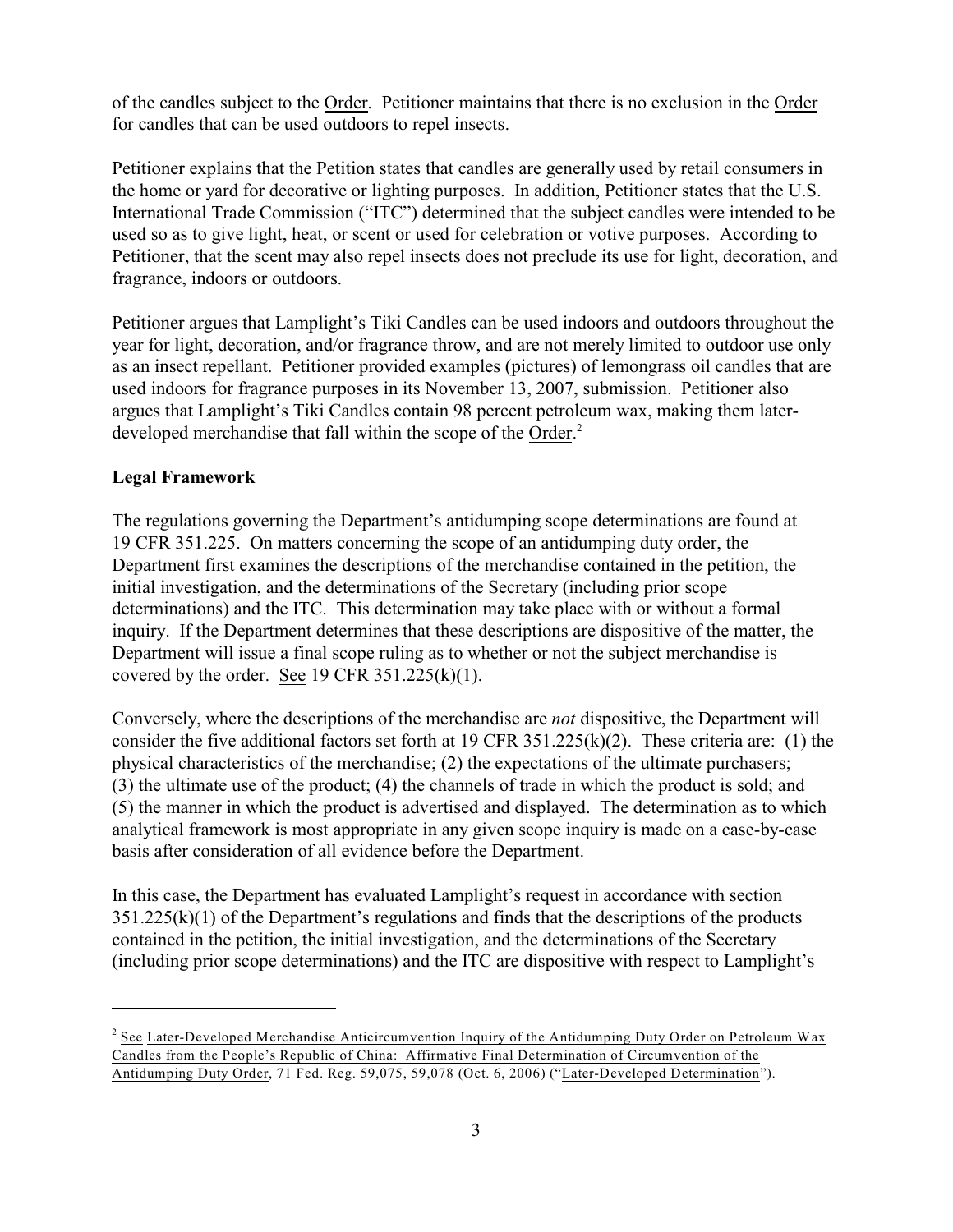"Tiki Candles." Therefore, for these "Tiki Candles," the Department finds it unnecessary to consider the additional factors provided in section 351.225(k)(2) of the Department's regulations.

Documents and parts thereof from the underlying investigation that the Department deemed relevant to this scope ruling were made part of the record of this determination and are referenced herein. Documents that neither the Department nor the parties placed on the record do not constitute part of the administrative record for this scope determination.

In its Antidumping Petition on Behalf of the National Candle Association, dated September 4, 1985 ("Antidumping Petition"), the NCA requested that the investigation cover:

{c}andles {which} are made from petroleum wax and contain fiber or paper-cored wicks. They are sold in the following shapes: tapers, spirals, and straight-sided dinner candles; rounds, columns, pillars; votives; and various wax-filled containers. These candles may be scented or unscented ... and are generally used by retail consumers in the home or yard for decorative or lighting purposes.

See Antidumping Petition at 7.

The Department defined the scope of the investigation in its notice of initiation. This scope language carried forward without change through the preliminary and final determinations of sales at less than fair value and the eventual antidumping duty order:

{c}ertain scented or unscented petroleum wax candles made from petroleum wax and having fiber or paper-cored wicks. They are sold in the following shapes: tapers, spirals, and straight-sided dinner candles; rounds, columns, pillars, votives; and various wax-filled containers.

See Petroleum Wax Candles from the People's Republic of China: Initiation of Antidumping Duty Investigation, 50 FR 39743 (September 30, 1985); Petroleum Wax Candles from the People's Republic of China: Preliminary Determination of Sales at Less Than Fair Value, 51 FR 6016 (February 19, 1986); Petroleum Wax Candles from the People's Republic of China: Final Determination of Sales at Less Than Fair Value, 51 FR 25085 (July 10, 1986); and Order. The ITC adopted a similar definition of the "domestic like product" subject to its determinations, noting that the investigations did not include "birthday, birthday numeral and figurine type candles." See Candles from the People's Republic of China: Determination of the Commission in Investigation No. 731-TA-282 (Final), Publication 1888 (August 1986) at 4, note 5, and A-2.

Also of relevance to the present scope inquiry are the Department's instructions to the U.S. Customs Service<sup>3</sup> issued in connection with a July 1987 scope determination concerning an exception from the Order for novelty candles, which states:

 $3$  Now U.S. Customs and Border Protection Bureau ("CBP").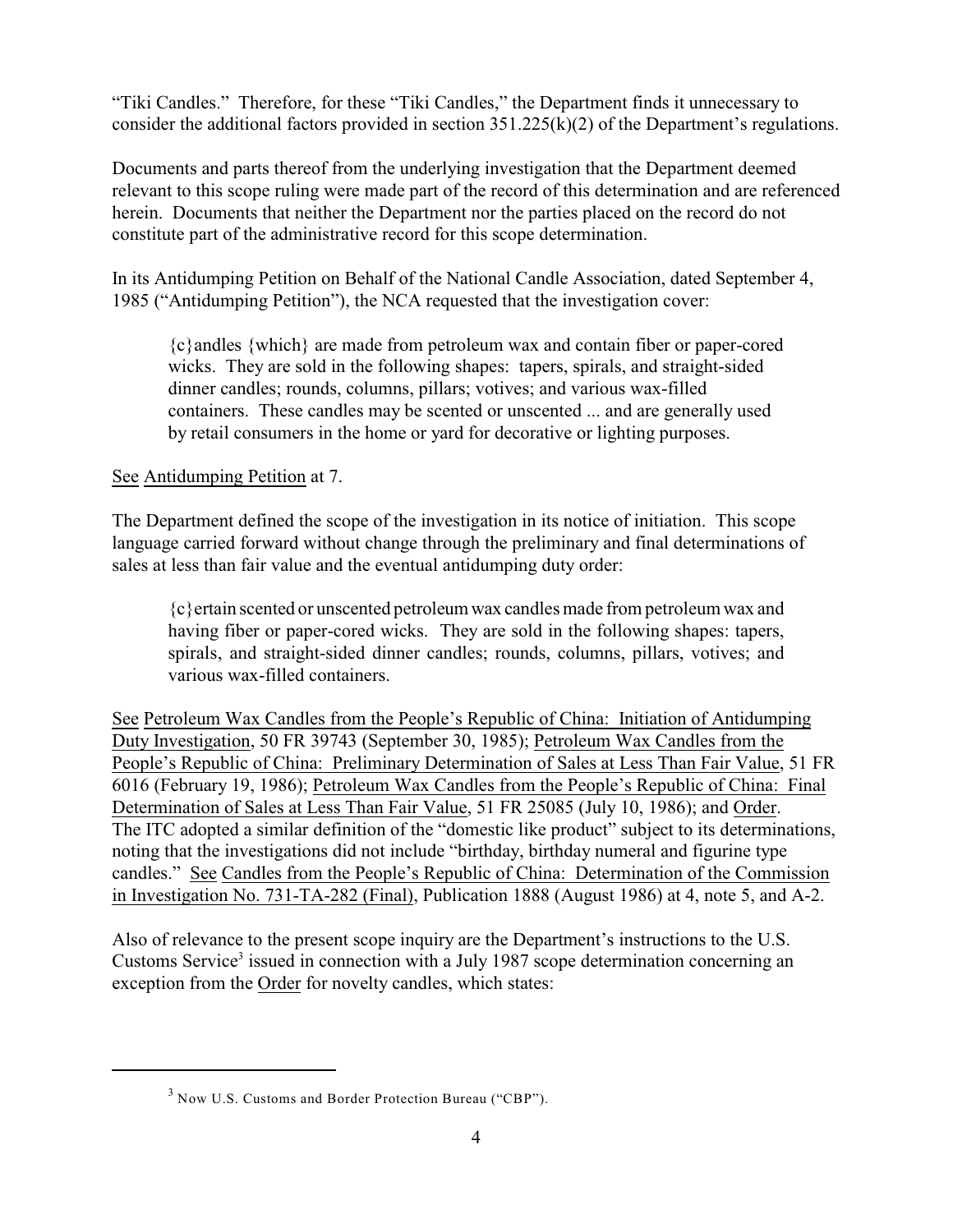The Department of Commerce has determined that certain novelty candles, such as Christmas novelty candles, are not within the scope of the antidumping duty order on petroleum-wax candles from the People's Republic of China (PRC). Christmas novelty candles are candles specially designed for use only in connection with the Christmas holiday season. This use is clearly indicated by Christmas scenes and symbols depicted in the candle design. Other novelty candles not within the scope of the order include candles having scenes or symbols of other occasions (e.g., religious holidays or special events) depicted in their designs, figurine candles, and candles shaped in the form of identifiable objects (e.g., animals or numerals).

#### See Customs Notice.

In November 2001, the Department changed its practice on the issue of candle shapes.See Final Scope Ruling – Antidumping Duty Order on Petroleum Wax Candles From the People's Republic of China (A-570-504); JC Penney Purchasing Corporation, (November 9, 2001) ("JC Penney"). In this ruling, the Department reviewed the text of the scope of the Order, beginning with the text of the first sentence of the scope which covers "{c}ertain scented or unscented petroleum wax candles made from petroleum wax and having fiber or paper-cored wicks." See Order. The Department stated in JC Penney that:

 $\{t\}$ he text following this broad inclusive sentence provides a list of shapes, which list is not modified by any express words of exclusivity. The result of our prior practice of excluding candles of a shape other than those listed was inconsistent with the fact that such candles were 'scented or unscented petroleum wax candles made from petroleum wax and having fiber or paper-cored wicks.'

See JC Penney at 4-5, footnote 1.<sup>4</sup>

Furthermore, in JC Penney, the Department stated that:

We now determine that this practice was incorrect because it had the effect of narrowing the broad coverage of the first sentence of the Order's scope. The list of shapes in the second sentence of the Order's scope does not provide a textual basis for such a narrowing of the coverage of the first sentence of the Order's scope. Accordingly, in order to give full effect to the first sentence of the inclusive language of the scope, the Department in this and future cases normally will evaluate whether candles of a shape not listed by the inclusive language of the Order's scope are scented or unscented petroleum wax candles made from petroleum wax and having

<sup>&</sup>lt;sup>4</sup> See also Final Scope Ruling - Antidumping Duty Order on Petroleum Wax Candles From the People's Republic of China (A-570-504); Endar Corp. (January 11, 2000) ("Endar Ruling") (where the Department found a "dragonfly" candle, in the shape of a rough-hewn stone with a dragonfly carved on top, not within scope because it is of a shape not listed by the scope), and Final Scope Ruling – Antidumping Duty Order on Petroleum Wax Candles From the People's Republic of China (A-570-504); American Drug Stores, Inc*.* (March 16, 1998) (where the Department found a sphere or ball-shaped candle not within scope because it is a shape not listed by the scope).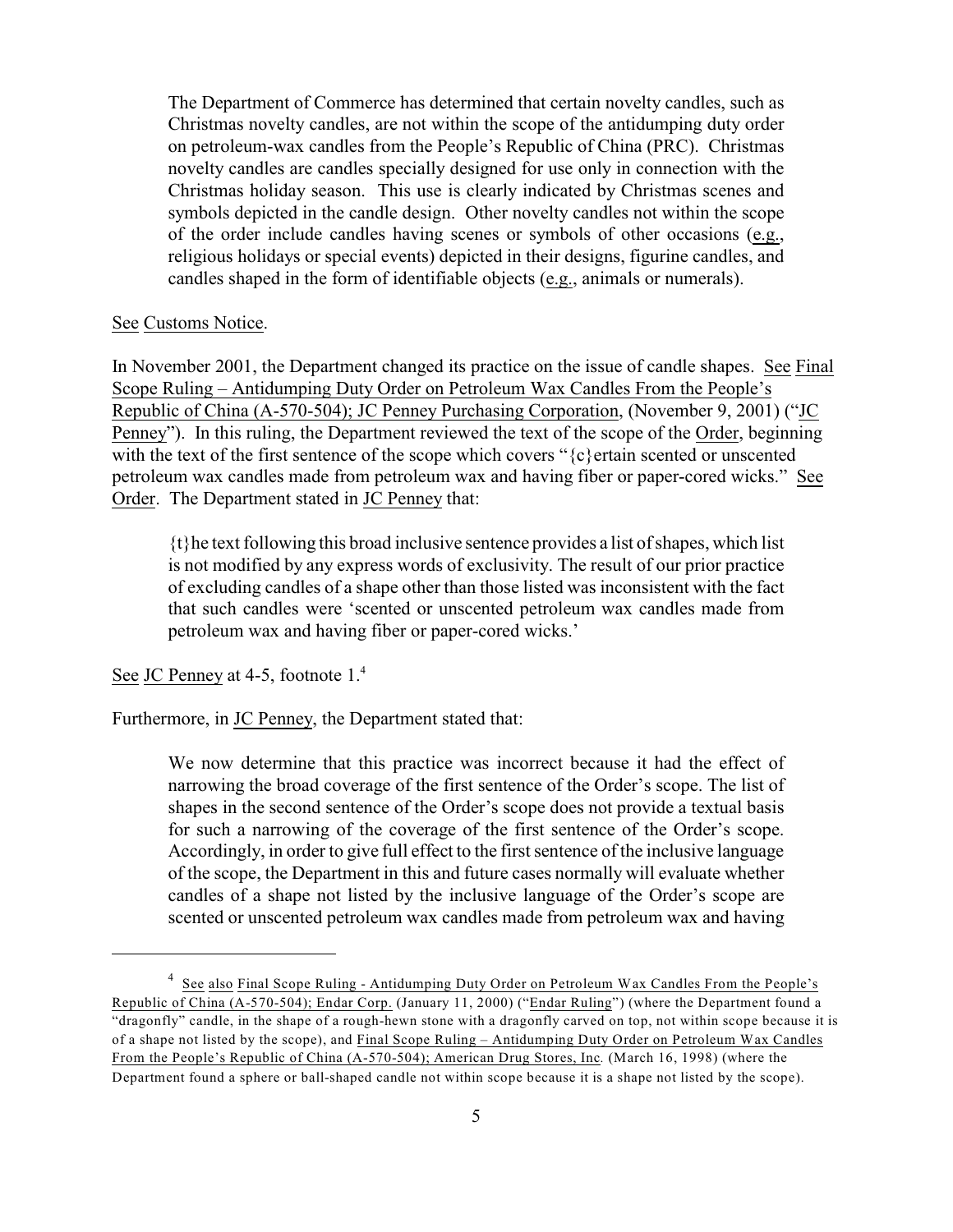fiber or paper-cored wicks.

See JC Penney at 5, footnote 1.

This approach of evaluating such candles in light of the entire text of the Order scope is in keeping with the opinion of the Court of International Trade ("CIT"), noting that a better approach in scope rulings is to avoid subjective issues of intent and, instead, look to the petition's language to determine whether the class or kind of merchandise at issue was expressly included. Duferco Steel, Inc. v. United States, 146 F. Supp. 2d 913, 922 (May 29, 2001) ("Duferco Steel"). Such an approach is a departure from past CIT precedent that required the Department to give ample deference to the petitioner's intent when examining a petition's description of the subject merchandise. See*,* e.g., Torrington Co. v. United States, 995 F. Supp. 117, 121 (CIT 1998).

Although the specific scope decision in Duferco Steel has been overturned by the United States Court of Appeals of the Federal Circuit ("CAFC") in Duferco Steel, Inc. v. United States, 296 F.3d 1087 (Fed. Cir. 2002) ("Duferco Steel II"), we do not believe that the CAFC's decision undermines the Department's decision in JC Penney. The plain language of the scope of the Order clearly states "{c}ertain scented or unscented petroleum wax candles made from petroleum wax and having fiber or paper-cored wicks . . . sold in the following shapes: tapers, spirals, and straight-sided dinner candles; rounds, columns, pillars, votives; and various wax-filled containers" are included within the scope of the Order*.* Thus, the Order offers a descriptive list of the shapes of candles included within the Order, but, as the courts have recognized, there is no requirement that every single product covered must be identified in the scope. More specifically, the CAFC has stated that "the petitions that led to the issuance of the order did not need to specifically identify the {product} in order to cover {it}; our precedent, to say nothing of the regulations, makes clear that neither a petition nor an antidumping or countervailing duty order requires that level of specificity."<sup>5</sup> The CAFC further stated " $\{a\}$ s a matter of law, a petition need not list the entire universe of products . . . in order {for the petition} to cover those products." Thus, as applied to this Order, there is no requirement, nor is it possible, for all the shapes of candles to be listed.<sup>7</sup> In fact, if the list were exhaustive, there would have been no need for the Department to determine whether any other candle that was not explicitly listed as a shape in the scope of the Order is subject to the Order. However, the Department did render the novelty candle exception that offered a narrowly construed exception, leaving all other petroleum wax candles from the PRC covered by the Order.

If the Department determines that the candle is made from petroleum wax and has a fiber or paper-cored wick, but the candle possesses characteristics set out in the Customs Notice, it will not fall within the scope of the Order. In order for a candle to qualify for this exception, the characteristic which is claimed to render it a novelty candle (i.e., the shape of an identifiable

 $\frac{5}{6}$  Novosteel SA v. United States, 284 F.3d 1261, 1264 (Fed. Cir. 2002).

 $Id.$ 

See Petroleum Wax Candles from China, USITC Pub. No. 3226 Investigation No. 731-TA-282 (Review) (August 1999) at 18 ("Candles come in a wide variety of shapes and sizes. Major U.S. candle manufacturers reportedly will offer 1,000 to 2,000 varieties of candles in their product lines.").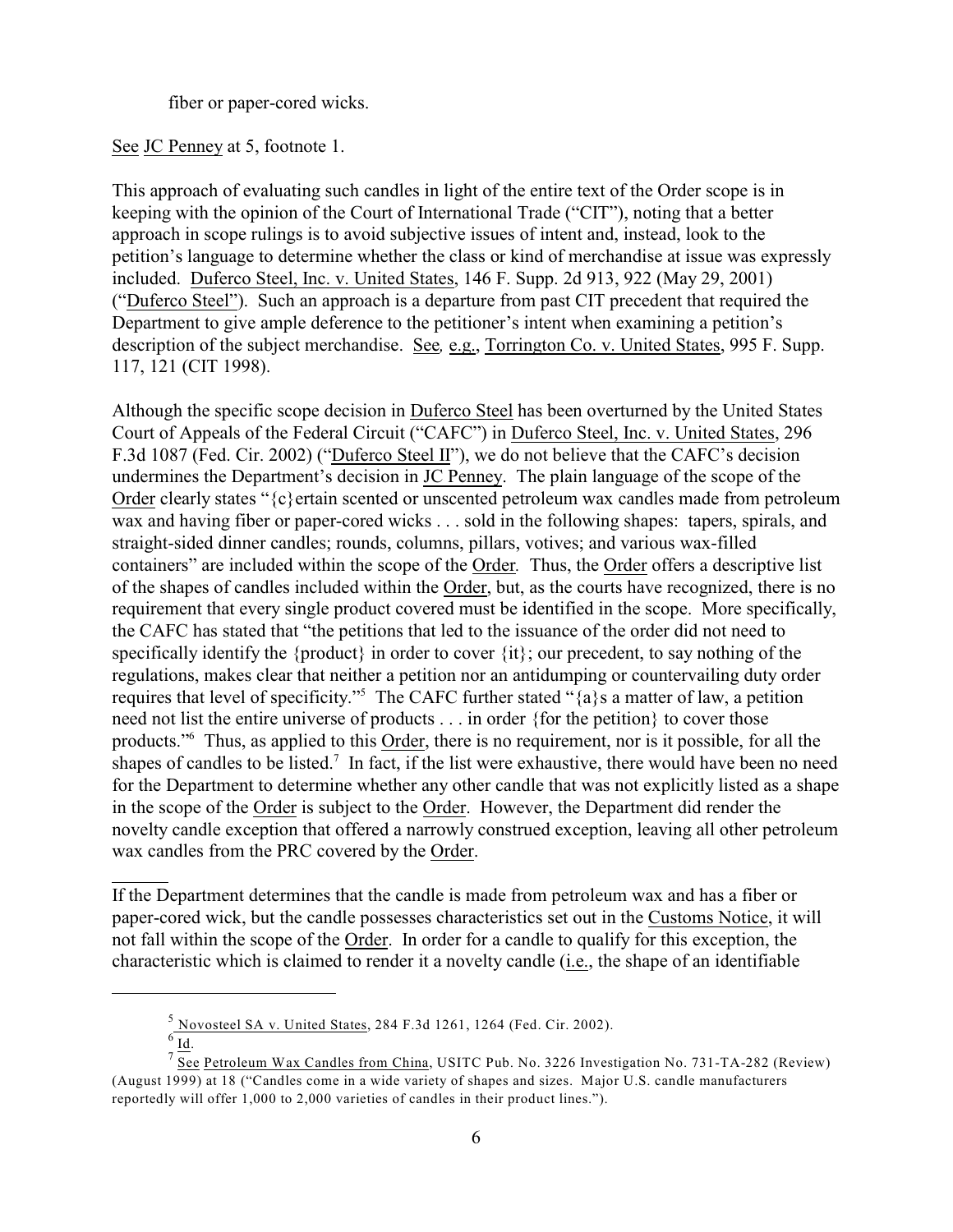object or a holiday-specific design) should be easily recognizable in order for the candle to merit not being included within the scope of the Order. Specifically, among other determining factors, the Department will examine whether the characteristic is identifiable from most angles and whether or not it is minimally decorative, e.g., small and/or singularly placed on the candle. If the identifiable object or holiday-specific design is not identifiable from most angles, or if the design or characteristic is minimally decorative, the Department may determine that the candle is included within the scope of the Order. See JC Penney; Final Scope Ruling – Antidumping Duty Order on Petroleum Wax Candles From the People's Republic of China (A-570-504); San Francisco Candle Co. (Feb. 12, 2001); and Endar Ruling. If a candle does not possess the characteristics set out in the July 1987 novelty candle exception, and it is a scented or unscented candle having fiber or paper-cored wick, the Department will determine that the candle is within the scope of the Order.

### **Analysis**

With respect to the instant request, we find that, for the reasons outlined below, Lamplight's Tiki Candles fall outside the scope of the Order in accordance with section 351.225(k)(1) of the Department's regulations, because the descriptions of the products contained in the petition, the initial investigation, final determinations of the Secretary (including prior scope rulings), and the Order are dispositive. Therefore, for these candles, the Department finds it unnecessary to consider the additional factors set forth in 19 CFR 351.225(k)(2).

First, we note that the Department has referred to the insect repellant properties of certain oils in previous cases, such as citronella oil, and stated that the presence of citronella oil in these candles "indicates that these candles do have an additional use as compared to the candles subject to the Order: as an insect repellant." See Final Scope Ruling - Antidumping Duty Order on Petroleum Wax Candles From the People's Republic of China (A-570-504); Fabri-Centers of America, Inc. (September 3, 1991) (Fabri-centers Ruling). In the Fabri-centers Ruling, the Department also stated that the citronella oil candles were marketed as insect repellent candles for outdoor use only and found them to be outside the scope of the Order. Id. In subsequent scope rulings, the Department has found that citronella candles are outside the scope of the Order, because they have insect repellent properties and are labeled as outdoor candles.<sup>8</sup>

Here, as in those cases, the record evidence demonstrates that these Tiki Candles are used for repelling insects rather than for "decorative or lighting purposes." See, e.g., Target Ruling; Fabri-center Ruling and Star Ruling. In addition, unlike the Target Ruling candles (which were still found to be outside the scope of the Order), the labels affixed to Lamplight's candles state that the candles have insect-repellant properties (the Target Ruling candles did not have these

<sup>&</sup>lt;sup>8</sup> See, e.g., Final Scope Ruling - Antidumping Duty Order on Petroleum Wax Candles From the People's Republic of China (A-570-504); Target Stores (December 15, 1998) (Target Ruling); Final Scope Ruling - Antidumping Duty Order on Petroleum Wax Candles From the People's Republic of China (A-570-504); Boston Warehouse Trading Corp. (December 18, 1998) (Boston Ruling); Final Scope Ruling - Antidumping Duty Order on Petroleum Wax Candles From the People's Republic of China (A-570-504); Meijer, Inc. (September 30, 1999) (Meijer Ruling); and Final Scope Ruling - Antidumping Duty Order on Petroleum Wax Candles From the People's Republic of China (A-570-504); Star Merchandise Company (July 27, 1994) (Star Ruling).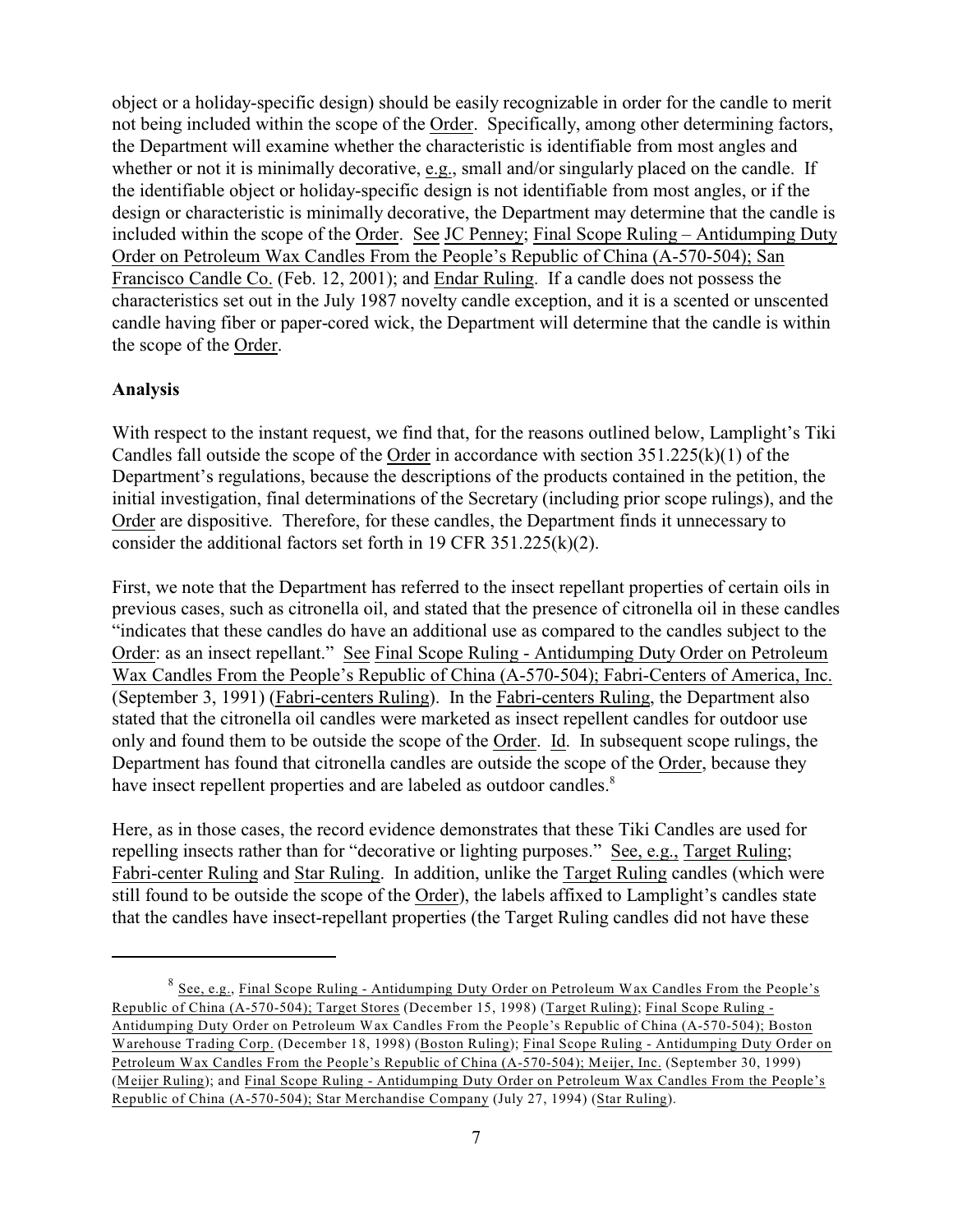labels). Also, and again, unlike the Target Ruling candle, Lamplight has submitted information demonstrating that this candle performs an insect repellent function, and provided documentation on the standard under which its candles contain a sufficient quantity of lemongrass oil to qualify them as an insect repellant. See Lamplight's October 25, 2007, submission ("Lamplight's Response") at 2-3 and Exhibits A and B. This documentation includes a detailed independent testing laboratory report on the efficacy of two percent lemongrass oil as an area-wide insect repellent. Id. at 2 and Exhibit A. Lamplight also provided documentation demonstrating that 36 U.S. states require that lemongrass oil be registered as a pesticide. Id. at 2 and Exhibit B. Finally, Lamplight cited information published by the U.S. Environmental Protection Agency ("EPA") relating to that agency's classification of products containing lemongrass oil, as "25b minimal risk pesticides." Finally, we note that Petitioner did not address the efficacy of lemongrass oil as an insect repellent.

While Lamplight's Tiki Candles are not identical in every respect to the candles analyzed in the previous citronella cases, the reasoning in those cases is the same as in the instant case. Similar to the prior citronella candle scope rulings, the record evidence here demonstrates that the Tiki Candles function as an insect repellent and are for outdoor use only.

The base of both sizes of the Tiki Candles contains a well adhered sticker with, amongst other items:<sup>9</sup>

"FOR OUTDOOR USE ONLY" "Tiki®: Paradise in your backyard™" "Black Flag®

The side of both sizes contains a large sticker (approximately 1/3 the circumference) with, amongst other items:

"Tiki®: Paradise in your backyard™" "Mosquito Candle" "Up to 5X more effective than citronella!" "Black Flag®" logo (i.e., black flag with yellow/orange letters)

The top paper/cardboard disk contains, amongst other items"

"Tiki® Mosquito Candles with the Power of Black Flag®" "Up to 5X more effective than citronella!" "Natural Repellecy of Lemongrass Oil" "FOR OUTDOOR USE ONLY" "Tiki®: Paradise in your backyard™" "Black Flag®" logo (i.e., black flag with yellow/orange letters)

 $9$  All descriptions come from the actual candles submitted by Lamplight with its August 6, 2007, request.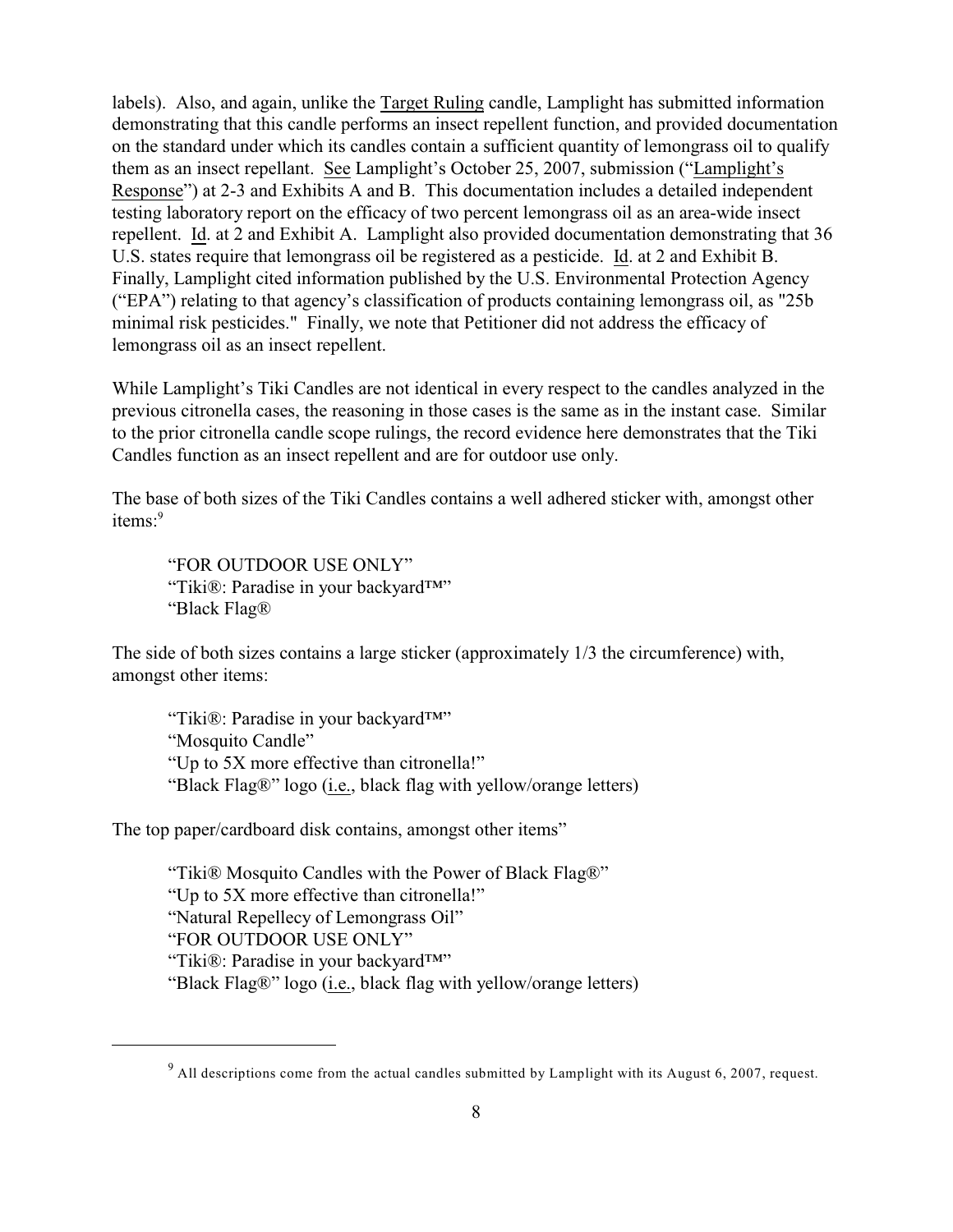The labeling of these candles is significant in this case because it clearly indicates that (1) the candles are for outdoor use only and (2) the candles indicate that they are to be used as an insect repellent, and are labeled as such. As the domestic industry has stated in its comments, lemongrass oil is a fragrance that is used in a variety of products, including candles for indoor use, soap, creams, lotions, foodstuff, etc. However, Lamplight has provided documentary evidence that the amount and formulation of lemongrass oil in these specific candles act as an insect repellent, and that burning these candles outdoors is an effective means of repelling insects.

Therefore, consistent with our prior scope rulings, and based on the record evidence in this case, we find that the Tiki Candles are outside the scope of the Order because they are insect repellent candles for outdoor use only. Finally, with regard to Petitioner's argument that the Tiki Candles are within the scope of the Order because of their petroleum wax content, the Department notes that it has found candles to be excluded from the scope of the Order based on reasons other than petroleum wax content.<sup>10</sup>

## **Conclusion**

Based on the information submitted by Lamplight and Petitioner, the Department's precedent, and our analysis of the candle's function/labeling for the Tiki Candle, we find that because this candle both (1) contains and displays an insect repellent function; and (2) is labeled for outdoor use, it is not a standard petroleum wax candle and, therefore, is outside the scope of the Order.

<sup>&</sup>lt;sup>10</sup> See Final Scope Ruling: Antidumping Duty Order on Petroleum Wax Candles From the People's Republic of China (A-570-504): Lamrite West Inc. dba Darice Inc. (February 2, 2007); Final Scope Ruling: Antidumping Duty Order on Petroleum Wax Candles From the People's Republic of China (A-570-504); Lava Enterprises, Inc. (February 27, 2007); Final Scope Ruling: Antidumping Duty Order on Petroleum Wax Candles From the People's Republic of China (A-570-504); Meijer Distribution, Inc. (March 22, 2007); Antidumping Duty Order on Petroleum Wax Candles From the People's Republic of China: Final Scope Ruling, Fashion Craft-Excello, Inc.; (April 14, 2007); and, Final Scope Ruling: Antidumping Duty Order on Petroleum Wax Candles From the People's Republic of China (A-570-504): H S Candle, Inc. ("HS") (May 10, 2007).